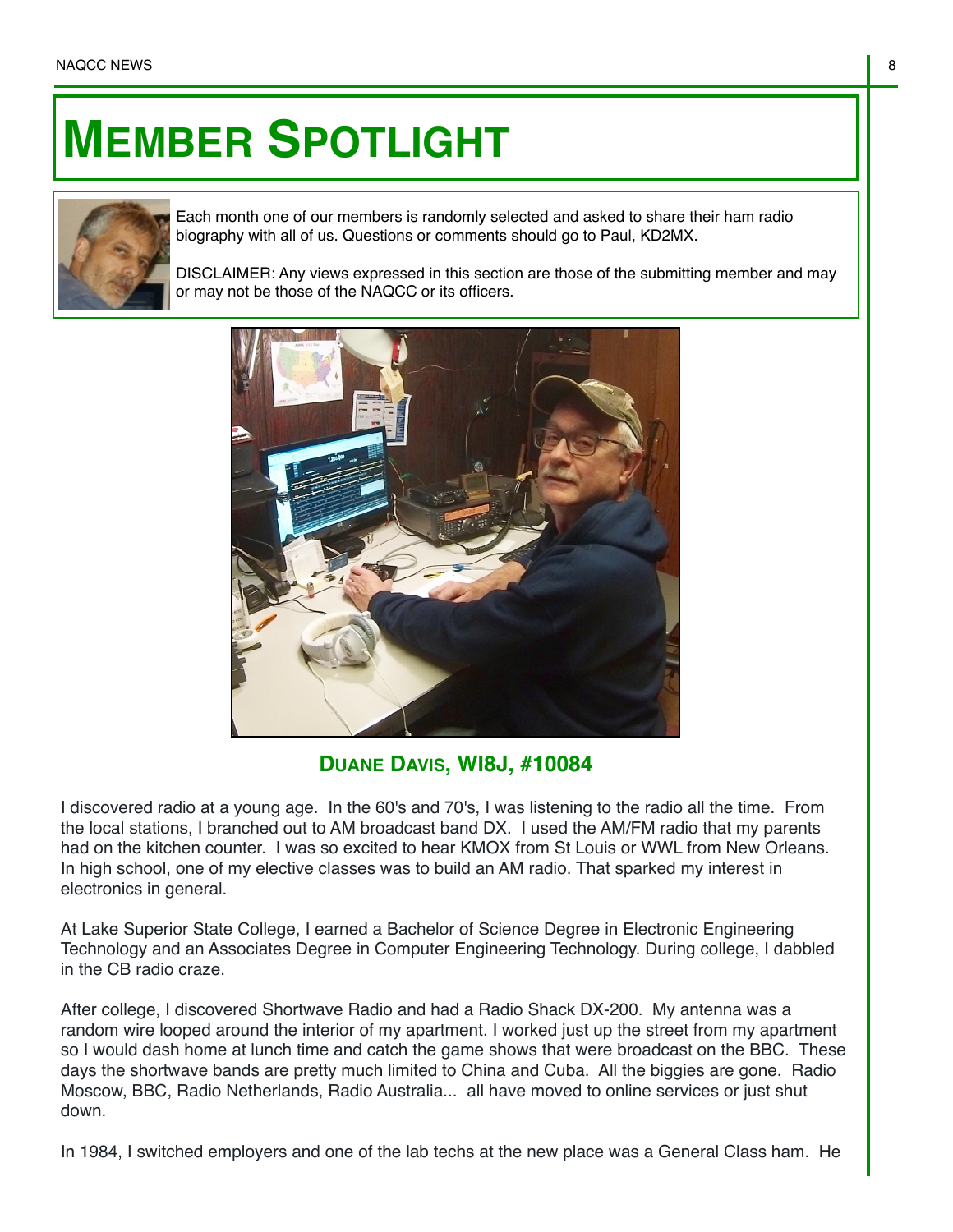encouraged me to get my license. I took my Novice test on July 5, 1985 from a ham in my childhood neighborhood. In August '85, I was assigned the call KA8WZX. So there I was, with license in hand and no way to get on the air.

I upgraded to Technician in September '85 and bought an ICOM IC-2AT and was able to get on the local repeaters. I was involved in ARES and SKYWARN for the next 17 years.

In early 1987, I picked up a used Kenwood TR-9000 (2M all-mode), an old HD 1410 Electronic Keyer and Bencher paddles. I rewired the keyer so I could plug my paddles into it. One of the local hams was really into 2M SSB/CW and chasing grid squares and that caught my interest. He helped me check out the keyer and said that the plastic paddles on the 1410 were like slapping two 2X4's together and I really needed to have a good set of paddles. With a 13-element beam and 10 watts, I was able to work quite a few grid squares while improving my CW skills.

I found a CW character generator program for my Atari computer and made my own CW practice tapes. In February 1988, I was ready to take the 13-wpm code test and upgrade to General Class. I was a General Class for about 10 minutes... while they passed out the Advanced written test. And then I took and passed the Extra Class written test. In May 1988, I passed the 20-wpm code test to finish my upgrade to Extra and received the WI8J call. I installed a 132-foot long wire and I was on HF. I started checking into CW traffic nets. I was a NCS for the Michigan Novice Net and the QMN slow session for about two years.

In 1993, all the antennas had to come down and were packed up for a move across town. My log book is pretty short for QSO's from '93 to 2002. The kids were older and school activities took priority.

I bought a Yaesu FT-817 in 2002, more for the all-band, all-mode capabilities in a small package. I played around with it portable on PSK-31 with a laptop and had some success at QRPp output levels.

Sometime in 2008, I blew out the finals in the 817. That didn't surprise me because of the wacky antennas I used in portable operations. I replaced the finals board and then went off the air for about 10 years. Other activities took priority over radio.

I would occasionally listen to Shortwave or AM band DX stations but didn't do much in the ham bands.

In June of 2019, I discovered that my 40/80M trapped dipole, that had been up for 20 years, had finally failed. I took it down and put up a 130-ft, end-fed half wave from MyAntennas. I have had great success with this antenna.

I retired in July of 2019 and have really gotten back into ham radio. I have developed an interest in serious QRP operations and did a web search for QRP organizations. That's where I found out about NAQCC. I read all the info on the website and decided to join and participate in the monthly sprints. October was my first Sprint. I had never been much of a contester, but I had so much fun with the Sprint. I participated in the November Sprint and had fun again. I can't wait until the mWatt Sprint in December to give that a go.

I have recently discovered two other radio activities. Parks On The Air and Summits On The Air. Both involve making contact with portable stations. I hope to be able to activate some of the local parks in the near future. There aren't many 'summits' here in the flatlands of southern Michigan, so a summit activation will require a trip to the upper Lower Peninsula or Upper Peninsula. Those activations will definitely be QRP portable. The SOTA contacts favor CW because of QRP and not so optimal antennae. If the bands are good, I try to make QRP contacts for both POTA and SOTA.

My current station is a Kenwood TS-570D, a Kenwood TS-430S, and a Yaesu FT-817 (for QRP). My